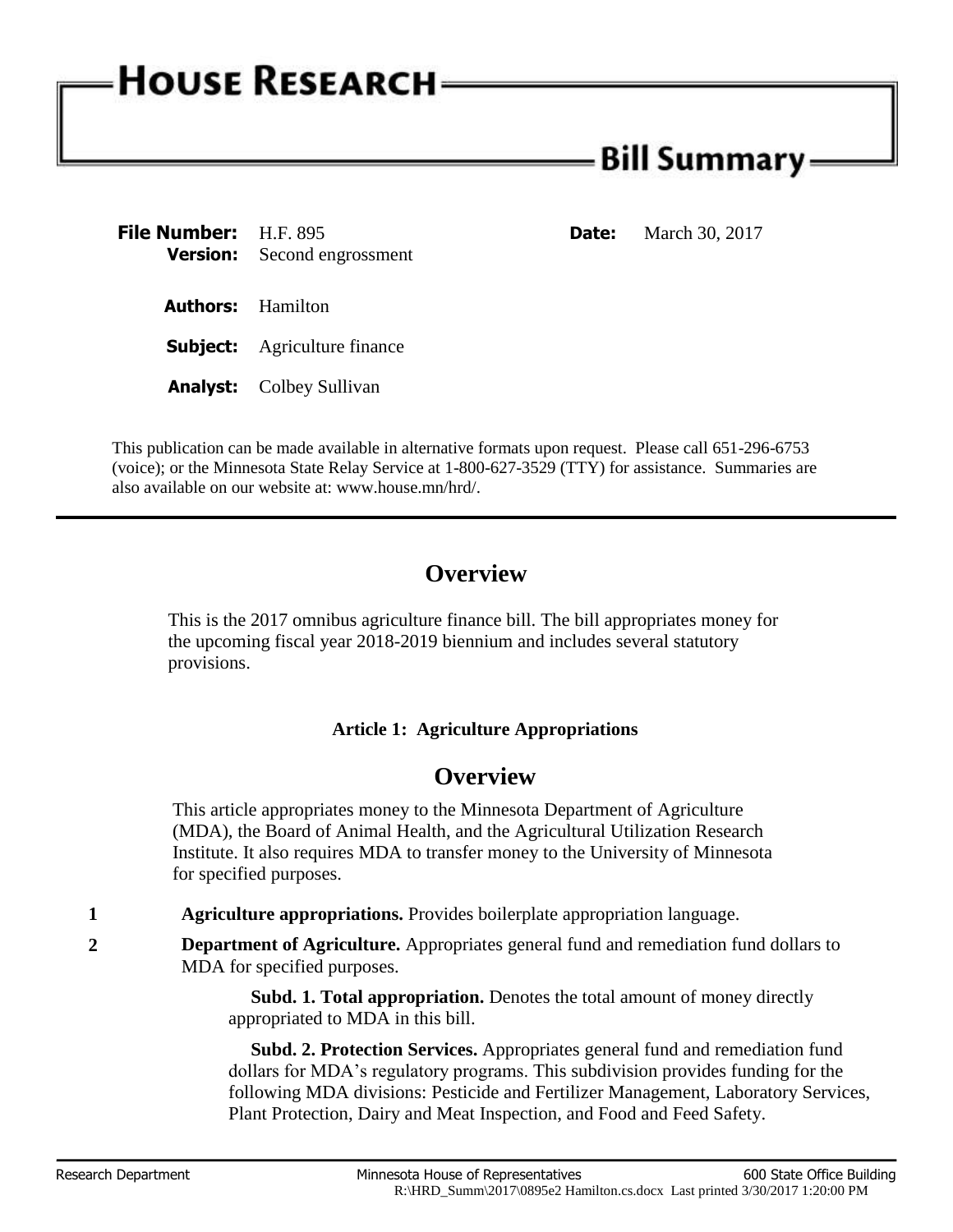#### **Section**

|                  | Subd. 3. Agricultural Marketing and Development. Appropriates general fund<br>dollars for MDA's Agricultural Marketing and Development Division.                                                                                                                                                     |
|------------------|------------------------------------------------------------------------------------------------------------------------------------------------------------------------------------------------------------------------------------------------------------------------------------------------------|
|                  | Subd. 4. Agriculture, Bioenergy, and Bioproduct Advancement. Appropriates<br>general fund dollars for specific programs and purposes within this category.                                                                                                                                           |
|                  | Subd. 5. Administration and Financial Assistance. Appropriates general fund<br>dollars for pass-through grants and agency administration.                                                                                                                                                            |
| 3                | Board of Animal Health. Appropriates general fund dollars to the Board of Animal Health.                                                                                                                                                                                                             |
| $\boldsymbol{4}$ | Agricultural Utilization Research Institute. Appropriates general fund dollars to the<br>Agricultural Utilization Research Institute.                                                                                                                                                                |
| 5                | Agriculture, bioenergy, and bioproduct advancement. Reduces an existing fiscal year<br>2017 appropriation for the agricultural growth, research, and innovation (AGRI) program<br>that was designated for bioeconomy incentive grants. Authorizes MDA to use other AGRI<br>dollars for this purpose. |
| 6                | <b>Base budget report required.</b> Requires MDA to report to the legislature by October 15,<br>2018, regarding the agency's base budget, including any prior appropriation riders. A similar<br>requirement was included in Laws 2015 First Special Session, chapter 4.                             |
| 7                | <b>Transfer required.</b> Requires a onetime transfer of \$450,000 from the agricultural<br>emergency account in the agricultural fund to the general fund.                                                                                                                                          |
| 8                | Appropriation cancellation. Cancels to the general fund all unspent money from a prior<br>AGRI appropriation that was designated by law for bioeconomy incentive payments (see<br>section 5).                                                                                                        |
|                  | Effective date: Section 8 is effective following final enactment.                                                                                                                                                                                                                                    |

### **Article 2: Agricultural Policy**

## **Overview**

This article contains statutory provisions pertaining to compensation for crops or fencing damaged by elk; tractor rollover protection grants; noxious weeds; pollinators; export certificates; and the agricultural growth, research, and innovation (AGRI) Program.

- **1 Compensation for crop or fence damage caused by elk.** Modifies an existing program that compensates persons for crops and/or fencing damaged by elk. Provides that MDA or MDA's agent—rather than a University of Minnesota Extension agent—will provide claim forms and evaluate whether an applicant's damages are attributable to elk. Provides that the minimum compensation payment for fence damage or destruction is \$100.
- **2 Farm Safety Working Group.** Establishes a Farm Safety Working Group to advise the legislature and MDA regarding farm safety issues. This group would also coordinate the